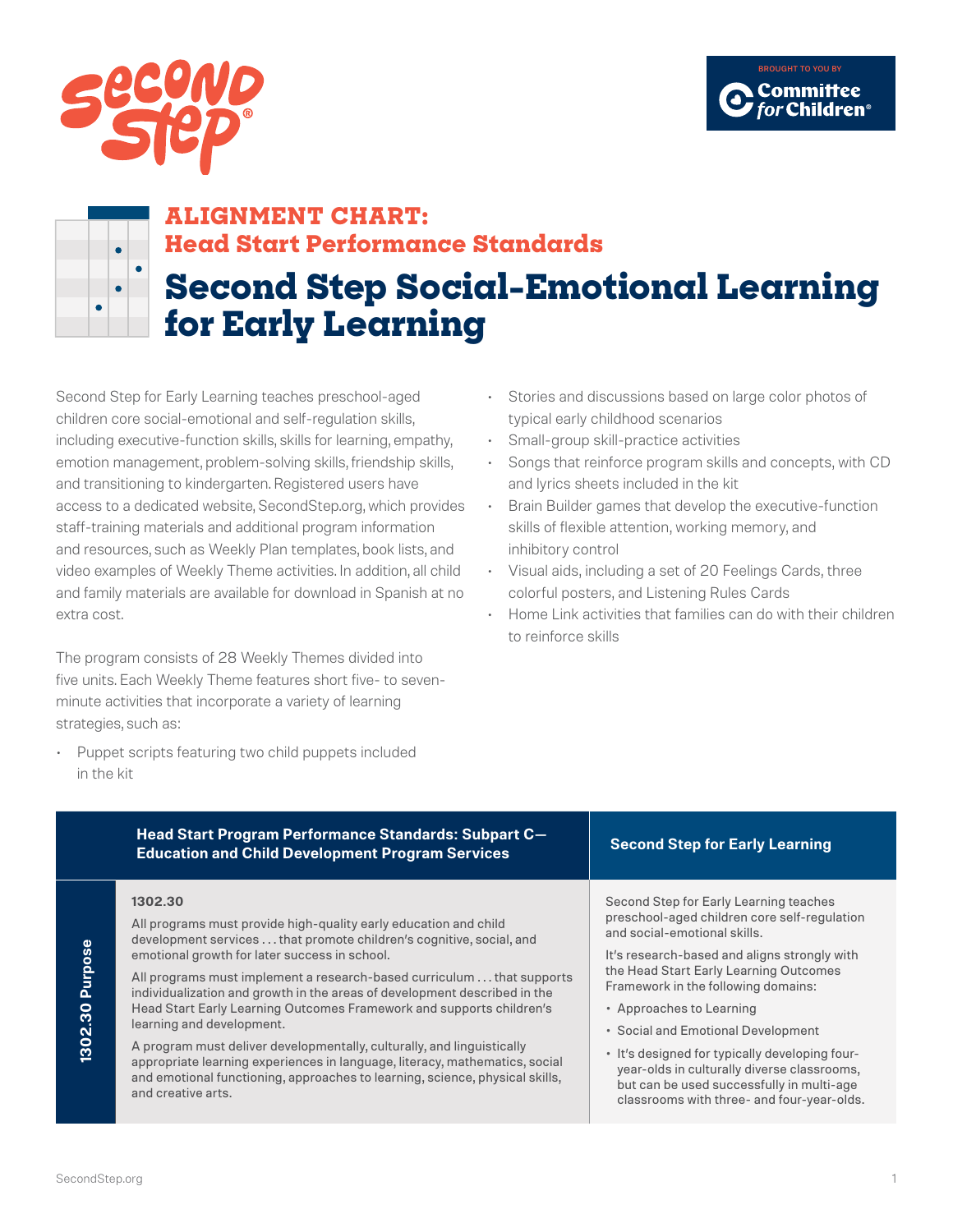| <b>Head Start Program Performance Standard</b>                                                                                                                                                                                                                                                                                                                                                                                                                                                 | <b>Second Step for Early Learning</b>                                                                                                                                                                                                                                                                                                                                                                                                                                                                                        |
|------------------------------------------------------------------------------------------------------------------------------------------------------------------------------------------------------------------------------------------------------------------------------------------------------------------------------------------------------------------------------------------------------------------------------------------------------------------------------------------------|------------------------------------------------------------------------------------------------------------------------------------------------------------------------------------------------------------------------------------------------------------------------------------------------------------------------------------------------------------------------------------------------------------------------------------------------------------------------------------------------------------------------------|
| 1302.31(a)<br>A program must ensure an organized learning environment<br>that promotes  children's skill growth aligned with the Head<br>Start Early Learning Outcomes Framework.                                                                                                                                                                                                                                                                                                              | The program promotes skill development in the following<br>Framework domains:<br>• Approaches to Learning<br>• Social and Emotional Development<br>For alignment with the Framework, see the Second Step for Early<br>Learning and Head Start Outcomes Framework chart beginning<br>on page 6.                                                                                                                                                                                                                               |
| $1302.31$ (b) $(1)$ (i)<br>Teaching practices must emphasize nurturing and responsive<br>practices, interactions, and environments that foster trust<br>and emotional security; are communication and language<br>rich; promote critical thinking and problem-solving; social,<br>emotional, behavioral, and language development; provide<br>supportive feedback for learning; motivate continued effort;<br>and support all children's engagement in learning experiences<br>and activities. | A core component of the program is that teachers model,<br>notice, reinforce, coach, and cue the self-regulation and social-<br>emotional skills being taught. This helps create an environment<br>that promotes social-emotional development and supports<br>teachers in developing close bonds with children. It emphasizes<br>the importance of empathic teachers' responses to children.<br>Group discussions and small-group skill-practice activities help<br>build trust and safety and promote language development. |
| 1302.31(b)(1)(ii)<br>Teaching practices must focus on promoting growth in the<br>developmental progressions described in the Head Start Early<br>Learning Outcomes Framework.                                                                                                                                                                                                                                                                                                                  | The program supports teachers in identifying and promoting<br>critical executive-function, self-regulation, and social-emotional<br>skills in developmentally appropriate ways.                                                                                                                                                                                                                                                                                                                                              |
| 1302.31 (b) (1) (ii)<br>Teaching practices must focus on promoting growth in the<br>developmental progressions described in the Head Start Early<br>Learning Outcomes Framework.                                                                                                                                                                                                                                                                                                               | The Weekly Themes provide clear examples of developmentally<br>appropriate learning experiences that promote self-regulation<br>and social-emotional development.<br>For Weekly Theme alignment with the Framework, see the<br>Second Step for Early Learning and Head Start Outcomes<br>Framework chart beginning on page 6.                                                                                                                                                                                                |
| 1302.31 (b) (2) (ii)<br>For preschool age dual language learners, [a program<br>must] include teaching practices that focus on both English<br>language acquisition and the continued development of the<br>home language                                                                                                                                                                                                                                                                      | The Second Step Weekly Theme Cards, songs, Brain Builder<br>games, posters, visual aids, and family materials are available in<br>both English and Spanish.                                                                                                                                                                                                                                                                                                                                                                  |
| 1302.31(c)<br>A program must ensure teachers implement well-organized<br>learning environments with developmentally appropriate<br>lesson plans.                                                                                                                                                                                                                                                                                                                                               | Weekly Theme Cards provide complete scripted plans for short<br>daily activities. They include best-practice pedagogy designed<br>for typically developing four-year-olds and everything the<br>teacher would need to conduct engaging learning activities.                                                                                                                                                                                                                                                                  |
| 1302.31(c)(2)<br>A program for preschool age children must include teacher-<br>directed  activities, active and quiet learning activities<br>and opportunities for small-group and large-group learning<br>activities.                                                                                                                                                                                                                                                                         | Weekly Theme activities include the following:<br>• Approaches to Learning<br>• Social and Emotional Development<br>For alignment with the Framework, see the Second Step Early<br>Learning and Head Start Outcomes Framework chart beginning<br>on page 6.                                                                                                                                                                                                                                                                  |
| 1302.31(e)(2)<br>Snack and mealtimes must be used as learning<br>opportunities that support teaching staff-child interactions<br>and foster communication and conversations that contribute<br>to a child's learning, development, and socialization.                                                                                                                                                                                                                                          | The program recognizes that snacks and mealtimes are<br>opportunities for learning and includes suggestions for<br>conversations to practice skills during those times.                                                                                                                                                                                                                                                                                                                                                      |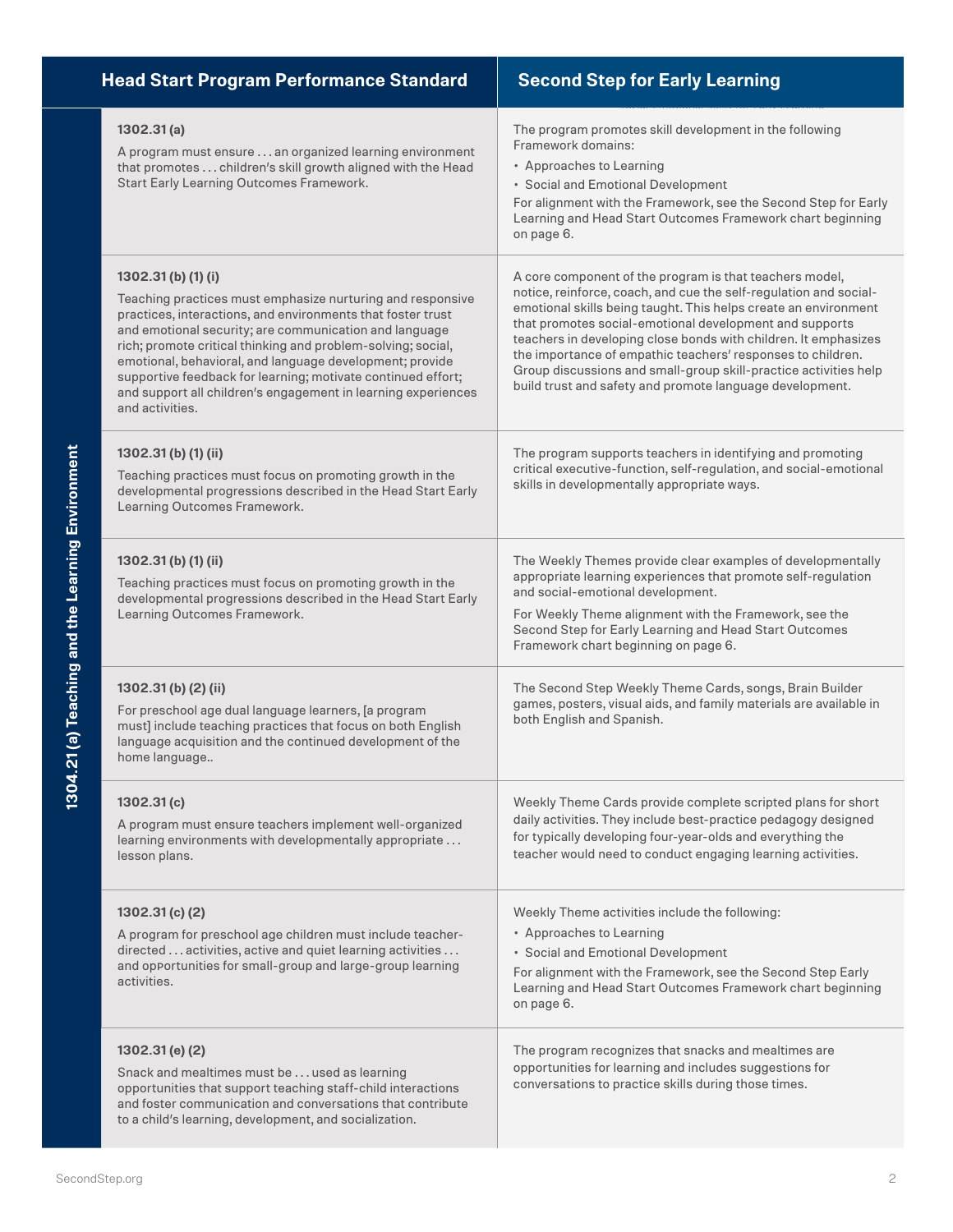|                                                             | <b>Head Start Program Performance Standard</b>                                                                                                                                                                                                                                                                              | <b>Second Step for Early Learning</b>                                                                                                                                                                                                                                                                                                                                                                                                                                                                                                                                                                                                                                                                                                                                                                                                                             |
|-------------------------------------------------------------|-----------------------------------------------------------------------------------------------------------------------------------------------------------------------------------------------------------------------------------------------------------------------------------------------------------------------------|-------------------------------------------------------------------------------------------------------------------------------------------------------------------------------------------------------------------------------------------------------------------------------------------------------------------------------------------------------------------------------------------------------------------------------------------------------------------------------------------------------------------------------------------------------------------------------------------------------------------------------------------------------------------------------------------------------------------------------------------------------------------------------------------------------------------------------------------------------------------|
| 1304.21 (a) Teaching and the<br><b>Learning Environment</b> | 1302.31(e)(3)<br>A program must approach routines, such as  transitions<br>between activities, as opportunities for strengthening<br>development, learning, and skill growth.                                                                                                                                               | The program includes 12 Brain Builder games with identified<br>levels of difficulty for each game. These are designed to be<br>used at any time of day and especially during transitions.<br>These active games develop children's executive-function<br>skills (flexible attention, working memory, and inhibitory<br>control).                                                                                                                                                                                                                                                                                                                                                                                                                                                                                                                                  |
|                                                             | 1302.31(e)(4)<br>A program must recognize physical activity as important to<br>learning and integrate intentional movement and physical<br>activity into curricular activities and daily routines in ways that<br>support learning.                                                                                         |                                                                                                                                                                                                                                                                                                                                                                                                                                                                                                                                                                                                                                                                                                                                                                                                                                                                   |
| 02.32 Curricula                                             | 1302.32 (a) (1) (i)<br>Programs must implement developmentally appropriate<br>research-based early childhood curricula, including additional<br>curricular enhancements that are based on scientifically valid<br>research and have standardized training procedures and<br>curriculum materials to support implementation. | The entire program is research-based and includes<br>suggestions for activities that connect to other curriculum<br>areas, such as dramatic play, literacy, mathematics, art, and<br>science.<br>As part of the program, a Staff-Training Toolkit is available to<br>registered users at SecondStep.org. The resources included<br>in the Toolkit provide a standardized way of training staff.<br>There is a group version and an individual version of the<br>training, and both are available in Spanish.<br>When teachers adhere to all the scripted activities on<br>the Weekly Theme Cards and use the visual aids as<br>recommended, the program can be implemented in a<br>consistent manner.<br>The content on SecondStep.org provides information on<br>all aspects of the program, including a wide range of video<br>models of the program in action. |
|                                                             | 1302.32 (a) (1) (ii)<br>[Programs must implement curricula] that are aligned with<br>the Head Start Early Learning Outcomes Framework  and<br>are sufficiently content rich to promote measurable progress<br>toward development and learning outlined in the Framework.                                                    | For alignment with the Framework, see the Second Step<br>Early Learning and Head Start Outcomes Framework chart.<br>The program includes a variety of engaging learning<br>strategies and a variety of media, such as:<br>· Puppets<br>· Photo-based stories<br>· Brain Builder games<br>· Songs<br>· Visual aids                                                                                                                                                                                                                                                                                                                                                                                                                                                                                                                                                 |
|                                                             | 1302.32 (a) (1) (iii)<br>[Programs must implement curricula] that have an organized<br>developmental scope and sequence that includes plans and<br>materials for learning experiences based on developmental<br>progressions and how children learn.                                                                        | The Scope and Sequence for the program includes lesson<br>concepts and objectives and identifies behavioral objectives<br>for all skill-practice activities.<br>Weekly Theme Cards, visual aids, and songs provide<br>developmentally appropriate materials to support learning.                                                                                                                                                                                                                                                                                                                                                                                                                                                                                                                                                                                  |
|                                                             | 1302.32(a)(2)<br>A program must support staff to effectively implement<br>curricula and at a minimum monitor curriculum<br>implementation and fidelity, provide support, feedback, and<br>supervision for continuous improvement of its implementation<br>through the system of training and professional development.      | The program provides online implementation support,<br>including:<br>· Staff-Training Toolkit<br>• Weekly Plan templates<br>· Implementation Survey<br>· Week-at-a-Glance Sheets                                                                                                                                                                                                                                                                                                                                                                                                                                                                                                                                                                                                                                                                                  |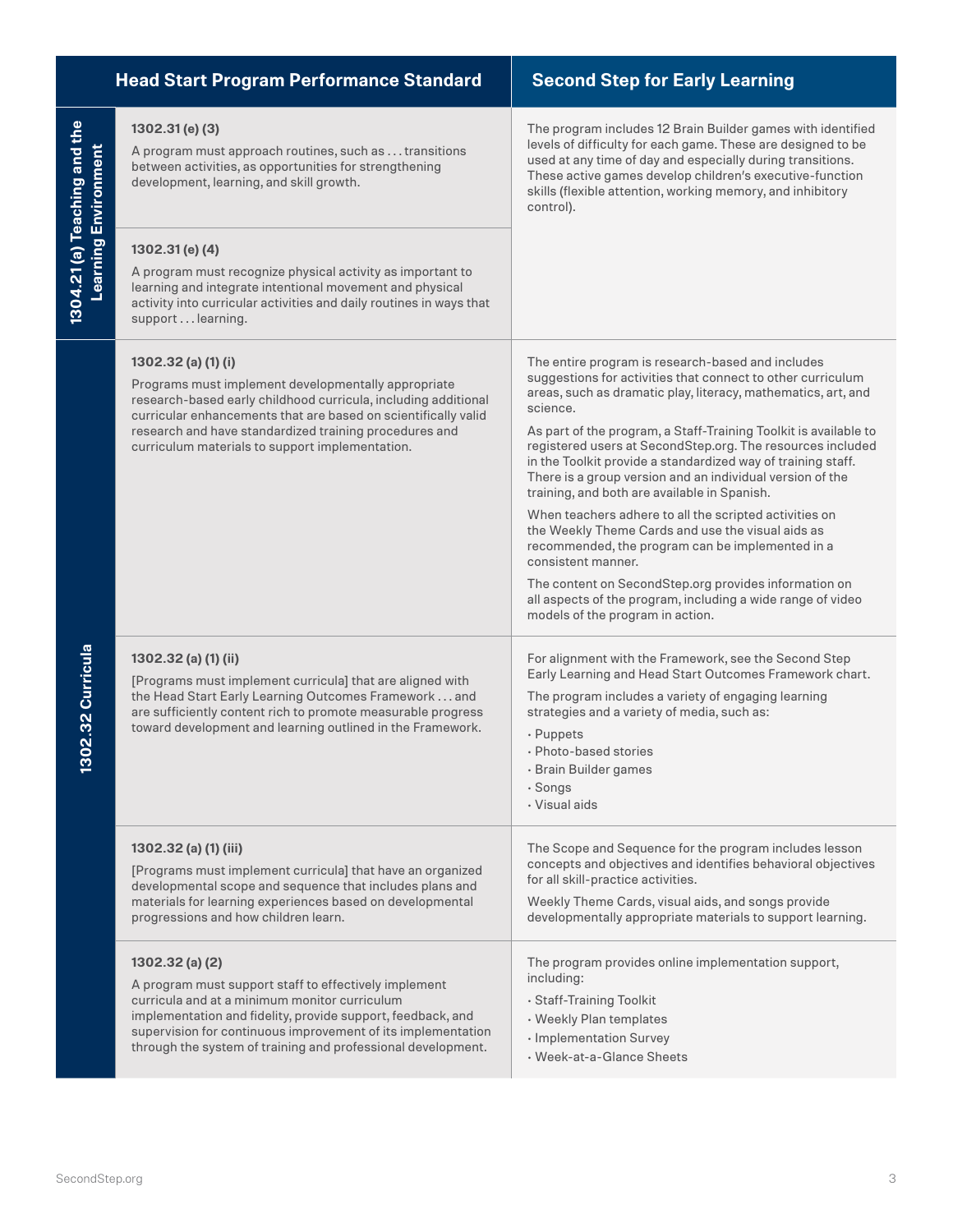|                                      | <b>Head Start Program Performance Standard</b>                                                                                                                                                                                                                                                                                      | <b>Second Step for Early Learning</b>                                                                                                                                                                                                                                                                                                                                                                                                                                                                                                                 |
|--------------------------------------|-------------------------------------------------------------------------------------------------------------------------------------------------------------------------------------------------------------------------------------------------------------------------------------------------------------------------------------|-------------------------------------------------------------------------------------------------------------------------------------------------------------------------------------------------------------------------------------------------------------------------------------------------------------------------------------------------------------------------------------------------------------------------------------------------------------------------------------------------------------------------------------------------------|
| 1302.34 Parent and family Engagement | 1302.34 (a)<br>Programs must structure education and child development<br>services to recognize parents' roles as children's lifelong<br>educators, and to encourage parents to engage in their child's<br>education.                                                                                                               | The following family engagement materials are included in<br>the program:<br>· Home Links<br>· Family Letters<br>· Free online resources<br>These materials recognize and support the importance<br>of family engagement in the child's education. All family<br>materials are available in Spanish.<br>Second Step Home Links help families and children build<br>literacy skills through story-based conversations. Family<br>Letters include a code to access free online resources,<br>including a list of books that reinforce program concepts. |
|                                      | $1302.34$ (a) (2)<br>Teachers regularly communicate with parents to ensure they<br>are well informed about their child's routines, activities, and<br>behavior.                                                                                                                                                                     | Each Weekly Theme has a Home Link that provides<br>information to families about what children are learning and<br>fun activities they can do to practice the skill of the week.                                                                                                                                                                                                                                                                                                                                                                      |
| 1302.51 Parent Activities            | 1302.51(a)<br>A program must implement family engagement strategies<br>that are designed to foster parental confidence and skills in<br>promoting children's learning and development.                                                                                                                                              | Four Family Letters provide information about the program<br>and tips for developing skills at home, along with a code<br>to access online resources, such as a list of books that<br>reinforce program concepts.                                                                                                                                                                                                                                                                                                                                     |
|                                      | $1302.51$ (a) (1)<br>[A program must offer] activities that support parent-child<br>relationships and child development.                                                                                                                                                                                                            | Home Links include fun activities for a family member to do<br>with the child. These activities promote positive interactions<br>that support the parent-child relationship.                                                                                                                                                                                                                                                                                                                                                                          |
|                                      | 1302.71(a)<br>A program that serves children who will enter kindergarten<br>in the following year must implement transition strategies to<br>support a successful transition to kindergarten.                                                                                                                                       | The Transitioning to Kindergarten Unit helps children<br>prepare for the transition to kindergarten. Tips for<br>supporting the transition are included.                                                                                                                                                                                                                                                                                                                                                                                              |
| 1302.71 Transitions to Kindergarter  | 1302.71 (b) (2) (ii)<br>[A program must] help parents understand practices they use<br>to effectively provide academic and social support for their<br>children during their transition to kindergarten.                                                                                                                            | Home Links that accompany the Transitioning to<br>Kindergarten Unit provide information and activities for<br>families that will help them prepare their children for the<br>transition                                                                                                                                                                                                                                                                                                                                                               |
|                                      | 1302.71(d)<br>A program must implement strategies and activities in the<br>learning environment that promote successful transitions to<br>kindergarten for enrolled children, and at a minimum, include<br>approaches that familiarize children with the transition to<br>kindergarten and foster confidence about such transition. | The Weekly Themes in the Transitioning to Kindergarten<br>Unit help children review skills they have learned in the<br>program and anticipate how they can use these skills in<br>kindergarten to help them learn, handle unfamiliar situations,<br>and make new friends.<br>Home Links that accompany this unit provide information<br>and activities for families to help them prepare their children<br>for the transition.                                                                                                                        |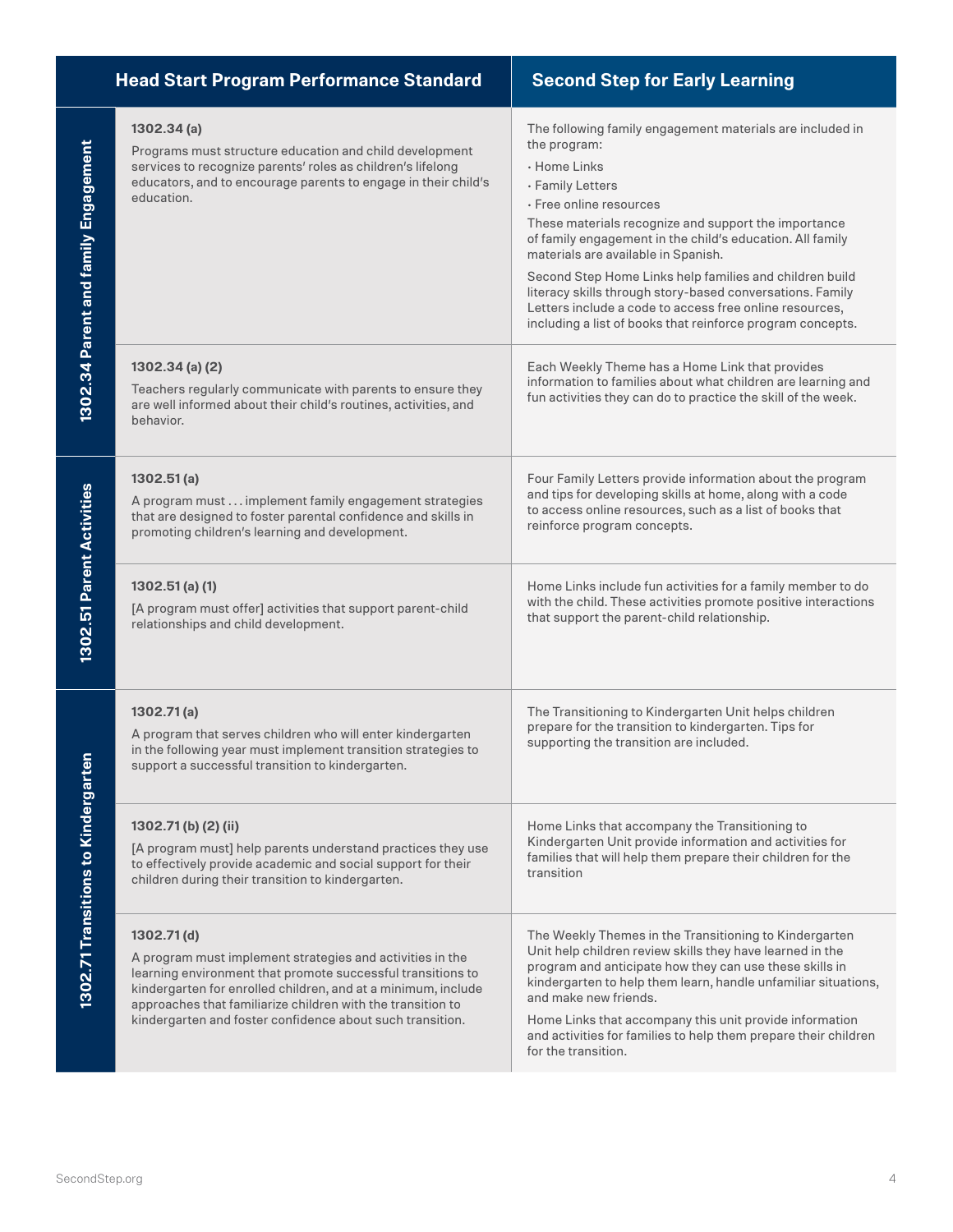|                                                   | <b>Head Start Program Performance Standard</b>                                                                                                                                                      | <b>Second Step for Early Learning</b>                                                                                                                                                                                                                                                                                                                                                                                                                                                                                                                                                                                                                                                                                           |
|---------------------------------------------------|-----------------------------------------------------------------------------------------------------------------------------------------------------------------------------------------------------|---------------------------------------------------------------------------------------------------------------------------------------------------------------------------------------------------------------------------------------------------------------------------------------------------------------------------------------------------------------------------------------------------------------------------------------------------------------------------------------------------------------------------------------------------------------------------------------------------------------------------------------------------------------------------------------------------------------------------------|
| Professional<br>o<br>高<br>Trainin<br>Ď<br>1302.92 | 1302.92 (b) (5)<br>A program must establish and implement  research-based<br>approaches to professional development for education staff that<br>are focused on effective curriculum implementation. | The Staff-Training Toolkit outlines a step-by-step<br>process for providing on-site professional development.<br>It includes:<br>• An initial three-hour training to introduce the program<br>and practice doing activities<br>• Four Check-In Meeting agendas to review the unit<br>just implemented and prepare for the next, and for<br>teachers to share successes and challenges<br>• A Wrap-Up Meeting agenda to review program<br>implementation and make a plan for next year<br>The initial three-hour training includes a PowerPoint<br>with scripted narration and directions for a facilitator to<br>deliver in a group setting, as well as a version designed<br>for an individual. Both are available in Spanish. |

## **Head Start Program Performance Standards: Subpart D—Health Program Services Second Step for Early Learning**

### **1302.45 (a) (1)**

**1302.45 Child Mental Health and Social-Emotional Well-Being**

302.45 Child Mental Health and Social-Emotional Well-Being

[A program must] provide supports for effective classroom management and positive learning environments; supportive teaching practices; and strategies for supporting children with challenging behaviors and other social, emotional, and mental health concerns.

The program promotes the self-regulation and socialemotional skills that support children's ability to manage their own behavior. The program as a whole sets clear expectations for prosocial behavior and provides posters and visual aids to support classroom management.

The following program elements provide particular support for children with challenging behaviors:

- Brain Builder games for development of executivefunction skills
- Emotion management strategies for managing strong emotions
- Skills for learning, including listening, focusing attention, and using self-talk to stay on task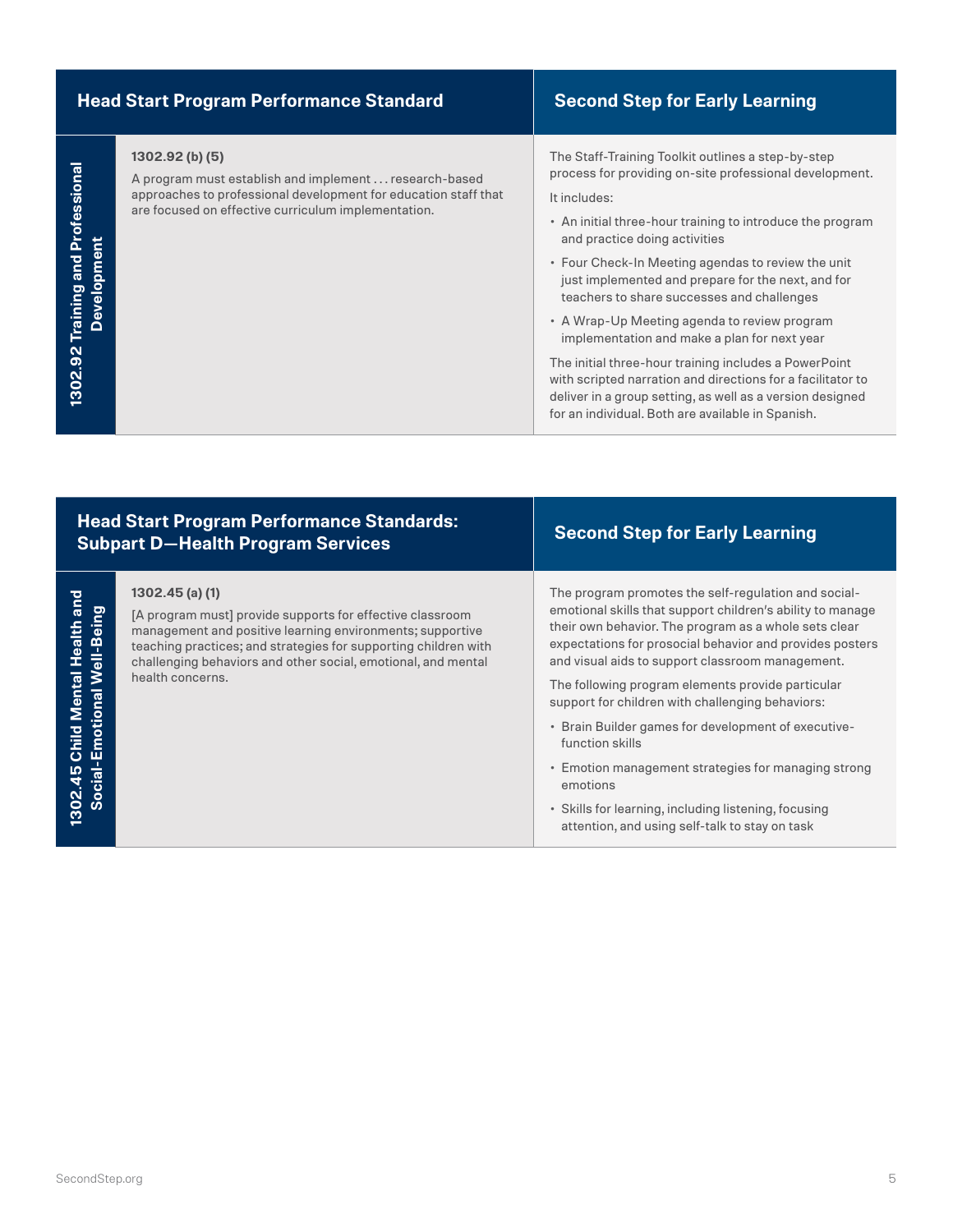# **Second Step for Early Learning and Head Start Outcomes Framework**

The chart below shows how Second Step for Early Learning supports preschool-aged children in achieving the goals outlined in the Head Start Early Learning Outcomes Framework.

Second Step addresses multiple indicators in the following domains and sub-domains of the framework, including:

- Domain: Approaches to Learning
	- Sub-Domain: Emotional and Behavioral Self-Regulation
	- Sub-Domain: Cognitive Self-Regulation (Executive Functioning)
- Domain: Social and Emotional Development
	- Sub-Domain: Relationships with Adults
	- Sub-Domain: Relationships with Other Children
	- Sub-Domain: Emotional Functioning
	- Sub-Domain: Sense of Identity and Belonging

**Weekly Themes** Skills and concepts are taught through short, daily activities that take 5–7 minutes with little to no prep time.

| <b>UNIT1</b><br><b>Skills for Learning</b>                                                                                              | <b>UNIT3</b><br><b>Empathy</b>                                                                                                                                                                             | <b>UNIT4</b><br><b>Emotion</b><br><b>Management</b>                                                                                                                                           | <b>UNIT5</b><br><b>Friendship Skills</b><br>and Problem<br><b>Solving</b>                                                                                                                                                                     | <b>UNIT 6</b><br><b>Transitioning to</b><br>Kindergarten                                                                 |
|-----------------------------------------------------------------------------------------------------------------------------------------|------------------------------------------------------------------------------------------------------------------------------------------------------------------------------------------------------------|-----------------------------------------------------------------------------------------------------------------------------------------------------------------------------------------------|-----------------------------------------------------------------------------------------------------------------------------------------------------------------------------------------------------------------------------------------------|--------------------------------------------------------------------------------------------------------------------------|
| Welcoming<br>2. Listening<br>3. Focusing Attention<br>4. Self-Talk<br>5. Following Directions<br>6. Asking for What You<br>Need or Want | <b>Identifying Feelings</b><br>7.<br>(happy, sad)<br>More Feelings<br>8.<br>(surprised, scared)<br>Identifying Anger<br>9.<br>10. Same or Different<br>Feelings<br>11. Accidents<br>12. Caring and Helping | 13. We Feel Feelings in<br>Our Bodies (worried)<br>14. Strong Feelings<br>(frustrated)<br>15. Naming Feelings<br>16. Managing<br>Disappointment<br>17. Managing Anger<br>18. Managing Waiting | 19. Fair Ways to Play<br>(play together, trade,<br>take turns)<br>20. Having Fun with<br>Friends<br>21. Inviting to Play<br>22. Joining In with Play<br>23. Saying the Problem<br>24. Thinking of Solutions<br>25. Speaking Up<br>Assertively | 26. Learning in<br>Kindergarten<br>Riding the<br>27.<br>Kindergarten Bus<br>28. Making New<br>Friends in<br>Kindergarten |

Executive-function skills are the foundation for self-regulation and social-emotional competence. Brain Builder games played daily throughout the program focus on developing these skills by teaching children to pay attention, use memory, and control behavior.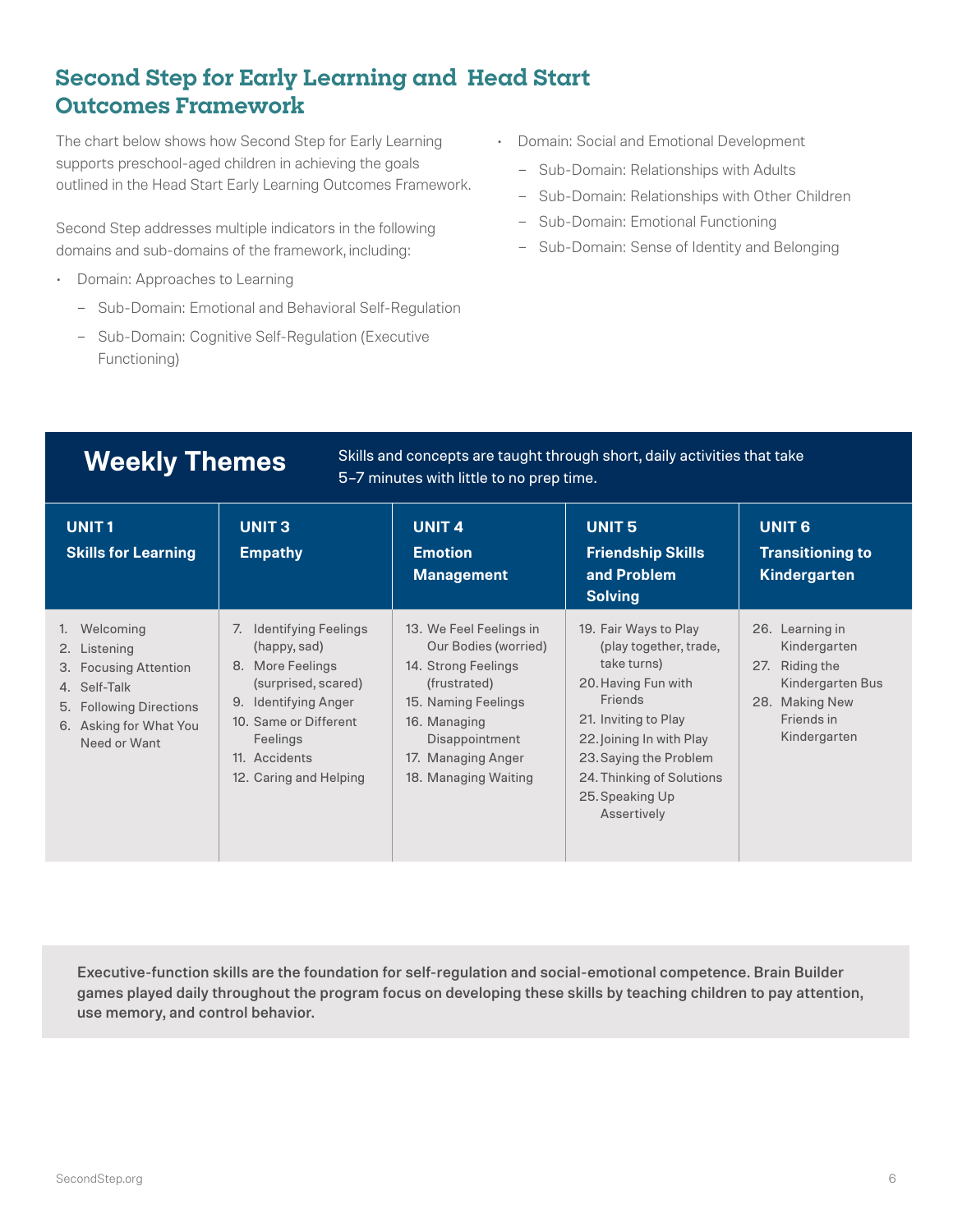**Head Start Program Head Start Indicators** Supported by the Second Step Program (By 60 Months)

## **Second Step for for Early Learning**

## **Domain: Approaches to Learning**

| Goal P-ATL 1<br>Child manages emotions with<br>increasing independence.<br>Note: This goal is the same as<br>P-SE <sub>8</sub> | • Expresses emotions in ways that are<br>appropriate to the situation.                                                                                                                                                                                                                                                                      | The Empathy Unit teaches children to identify<br>their feelings.<br><b>Weekly Themes 7-10</b><br>The Emotion Management Unit teaches<br>children to identify and learn ways to manage<br>strong emotions.<br><b>Weekly Themes 13-18</b>                                                                  |
|--------------------------------------------------------------------------------------------------------------------------------|---------------------------------------------------------------------------------------------------------------------------------------------------------------------------------------------------------------------------------------------------------------------------------------------------------------------------------------------|----------------------------------------------------------------------------------------------------------------------------------------------------------------------------------------------------------------------------------------------------------------------------------------------------------|
|                                                                                                                                | • Looks for adult assistance when emotions<br>are most intense.                                                                                                                                                                                                                                                                             | <b>Weekly Themes 7-10</b>                                                                                                                                                                                                                                                                                |
|                                                                                                                                | • Uses a range of coping strategies to<br>manage emotions with the support of an<br>adult, such as using words or taking deep<br>breaths.                                                                                                                                                                                                   | <b>Weekly Themes 13-18</b>                                                                                                                                                                                                                                                                               |
| Goal P-ATL 2<br>Child manages emotions with<br>increasing independence.<br>Note: This goal is the same as<br>P-SE <sub>8</sub> | • Demonstrates awareness of classroom<br>rules when asked and is able to follow these<br>rules most of the time.<br>• Follows most classroom routines, such as<br>putting away backpack when entering the<br>room or sitting on the rug after outside<br>time.<br>• Responds to signals when transitioning<br>from one activity to another. | The Skills for Learning Unit focuses on building<br>skills that help children follow classroom rules<br>and routines, including:<br>• Listening<br>• Focusing attention<br>• Using self-talk to stay on task<br>• Following directions<br>• Asking for help<br><b>Weekly Themes 2-6</b>                  |
| Goal P-ATL 2<br>Child manages emotions with<br>increasing independence.<br>Note: This goal is the same as<br>P-SE <sub>8</sub> | • Demonstrates control over actions<br>and words in response to a challenging<br>situation, such as wanting to use the same<br>materials as another child, or frustration<br>over not being able to climb to the top of a<br>structure. May need support from adults.                                                                       | Weekly Themes 11, 13-20                                                                                                                                                                                                                                                                                  |
|                                                                                                                                | • Waits for turn, such as waits in line to wash<br>hands or waits for turn on swings.                                                                                                                                                                                                                                                       | <b>Weekly Themes 18</b>                                                                                                                                                                                                                                                                                  |
|                                                                                                                                | • Refrains from aggressive behavior toward<br>others.                                                                                                                                                                                                                                                                                       | <b>Weekly Themes 9, 17, 23-25</b>                                                                                                                                                                                                                                                                        |
|                                                                                                                                | • Begins to understand the consequences of<br>behavior, such as hitting leads to an adult<br>giving you quiet time. Can describe the<br>effects their behavior may have on others,<br>such as noticing that another child feels<br>sad when you hit them.                                                                                   | The Empathy Unit teaches children how<br>to understand others' feelings and the<br>consequences of their own behavior by<br>helping children learn to:<br>· Identify others' feelings<br>• Look for clues on someone else's face and<br>body<br>• Take others' perspectives<br><b>Weekly Themes 7-12</b> |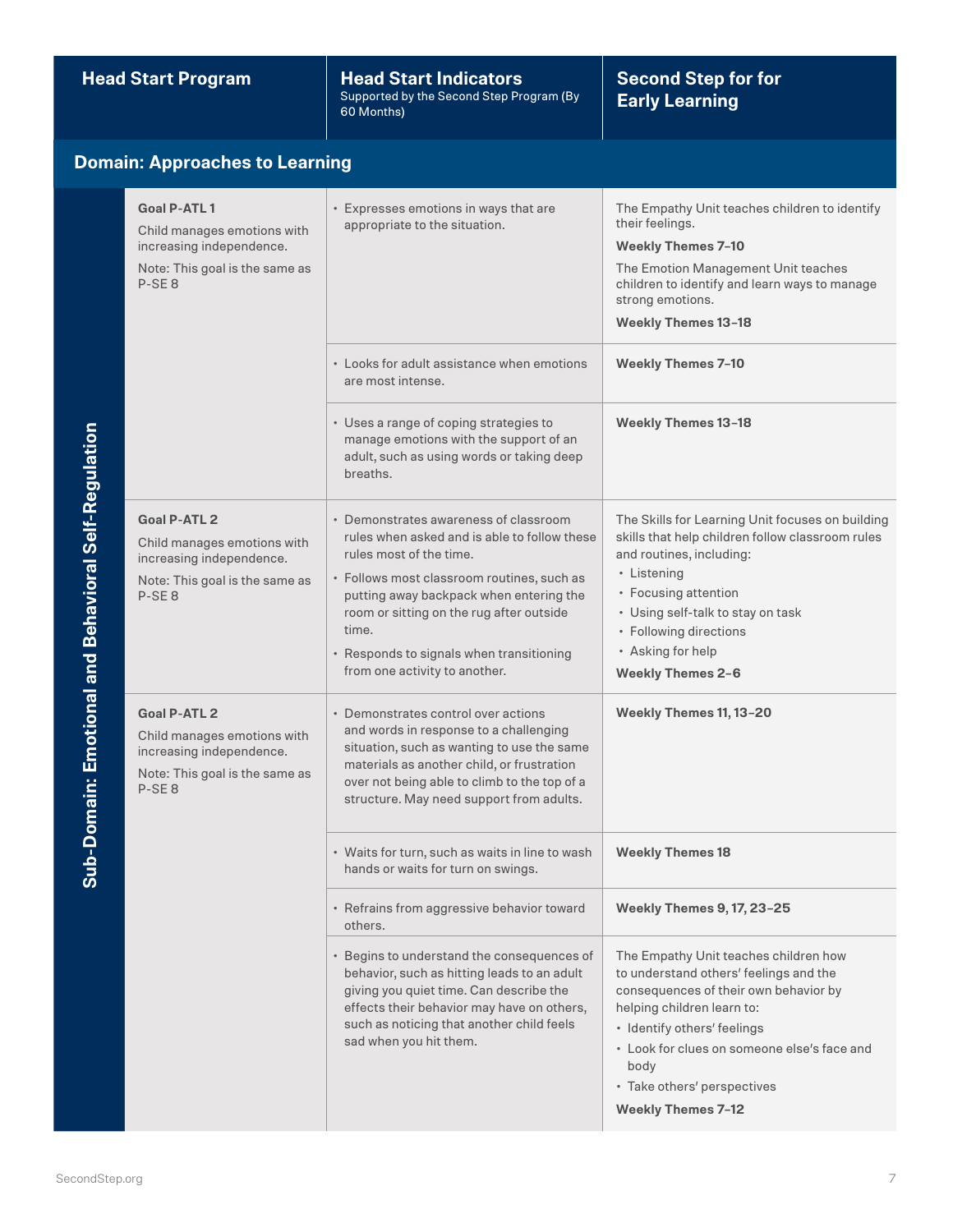| <b>Head Start Goal</b>                                 |                                                                                                       | <b>Head Start Indicators</b><br>Supported by Second Step (By 60 Months)                                                                                                                                                                                                                                                                                                                                                                            | <b>Second Step for Early Learning</b>                                                                                                                                                                                                                                                                                                                                                                                                                 |
|--------------------------------------------------------|-------------------------------------------------------------------------------------------------------|----------------------------------------------------------------------------------------------------------------------------------------------------------------------------------------------------------------------------------------------------------------------------------------------------------------------------------------------------------------------------------------------------------------------------------------------------|-------------------------------------------------------------------------------------------------------------------------------------------------------------------------------------------------------------------------------------------------------------------------------------------------------------------------------------------------------------------------------------------------------------------------------------------------------|
|                                                        | Goal P-ATL 5<br>Child demonstrates an<br>increasing ability to control<br>impulses.                   | • Stops an engaging activity to transition<br>to another less desirable activity with<br>guidance and support.<br>• Delays having desires met, such as<br>agreeing to wait turn to start an activity.<br>• Without adult reminders, waits to<br>communicate information to a group.<br>• Refrains from responding impulsively,<br>such as waiting to be called on during<br>group discussion or requesting materials<br>rather than grabbing them. | Many elements of the program are designed<br>to develop the self-regulation skills that help<br>children control their impulses, including:<br>• Executive-function skills through playing<br>Brain Builder games<br>· Skills for learning, such as following<br>Listening Rules, using self-talk, and asking<br>for what they need or want<br>• Calming-down skills to manage strong<br>emotions and wait for their turn<br>Weekly Themes 2-6, 13-18 |
| ain: Cognitive Self-Regulation (Executive Functioning) | <b>Goal P-ATL 6</b><br>Child maintains focus and<br>sustains attention with minimal<br>adult support. | • Maintains focus on activities for extended<br>periods of time, such as 15 minutes or<br>more.                                                                                                                                                                                                                                                                                                                                                    | The program helps develop children's ability to<br>focus through:<br>· Brain Builder games, which are designed to<br>develop executive-function skills (attention,<br>working memory, inhibitory control)<br>· The attent-o-scope, a tool children can use<br>to shut out distractions and help focus their<br>attention<br><b>Weekly Themes 2-6</b>                                                                                                  |
|                                                        |                                                                                                       | • Attends to adults during large- and<br>small-group activities with minimal<br>support.                                                                                                                                                                                                                                                                                                                                                           | The Skills for Learning Unit teaches skills<br>for listening, focusing attention, and using<br>self-talk to stay on task. These skills are used<br>and reinforced throughout the program in the<br>teacher-directed activities for both large and<br>small groups.<br><b>Weekly Themes 2-6</b>                                                                                                                                                        |
| Sub-Dom                                                | Goal P-ATL 7<br>Child persists in tasks.                                                              | • Completes tasks that are challenging or<br>less preferred despite frustration, either<br>by persisting independently or seeking<br>help from an adult or other child.<br>• Returns with focus to an activity or<br>project after having been away from it.                                                                                                                                                                                       | The Skills for Learning Unit teaches<br>children to:<br>• Use their attent-o-scopes to maintain focus<br>• Use self-talk to stay on task<br>• Seek help when they need it<br><b>Weekly Themes 2-5</b><br>The Emotion Management Unit teaches<br>children to:<br>• Recognize when they feel frustrated<br>• Use the Calming-Down Steps when<br>experiencing strong emotions<br><b>Weekly Themes 14-16</b>                                              |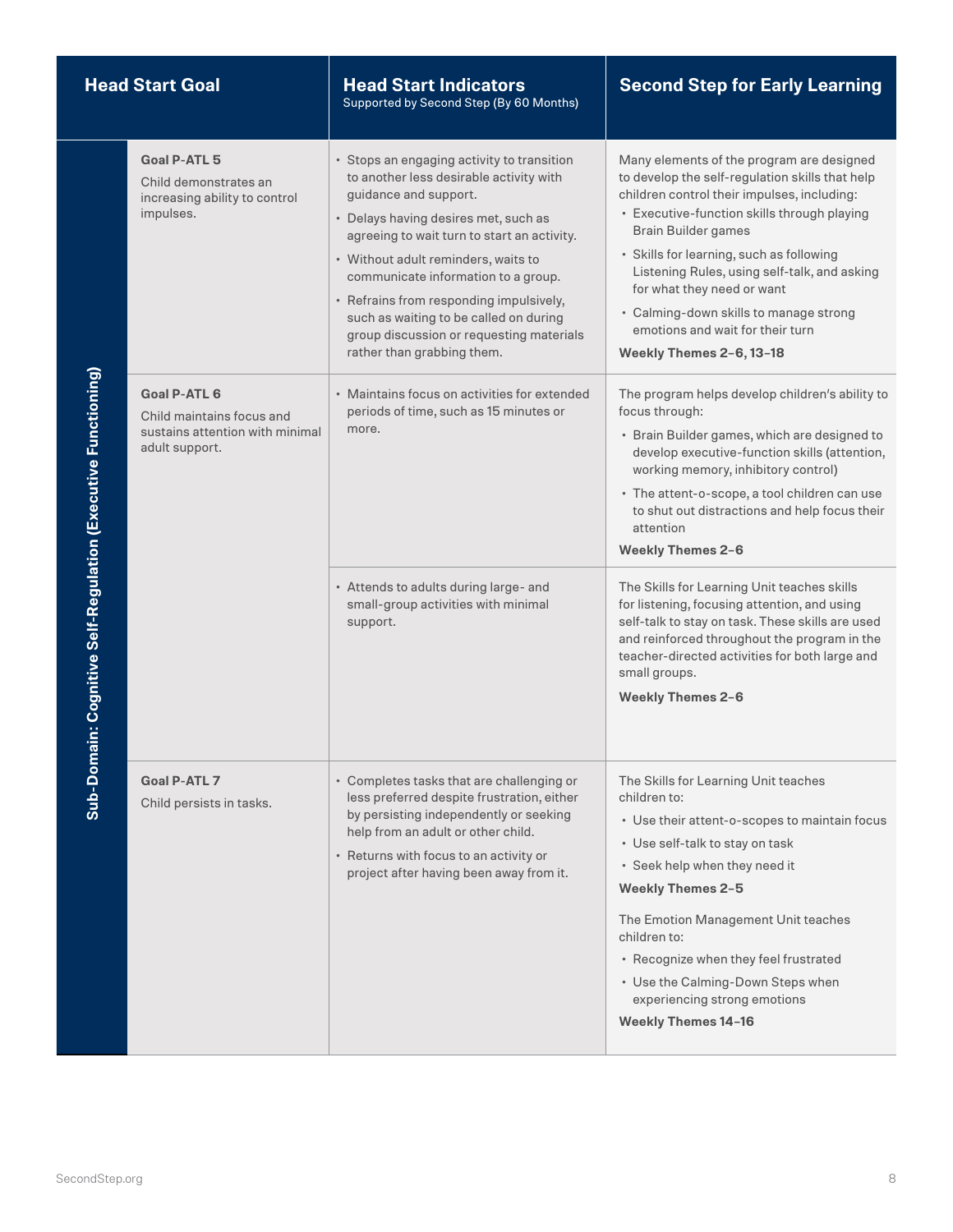| <b>Head Start Goal</b>                               |                                                                                                                | <b>Head Start Indicators</b><br>Supported by Second Step (By 60 Months)                                                                                                                                                                                                                                                        | <b>Second Step for Early Learning</b>                                                                                                                                                                                                                                                                                                                                                               |
|------------------------------------------------------|----------------------------------------------------------------------------------------------------------------|--------------------------------------------------------------------------------------------------------------------------------------------------------------------------------------------------------------------------------------------------------------------------------------------------------------------------------|-----------------------------------------------------------------------------------------------------------------------------------------------------------------------------------------------------------------------------------------------------------------------------------------------------------------------------------------------------------------------------------------------------|
|                                                      | <b>Goal P-ATL 8</b><br>Child holds information in mind<br>and manipulates it to perform<br>tasks.              | • Accurately recounts recent experiences<br>in the correct order and includes relevant<br>details.                                                                                                                                                                                                                             | All Weekly Themes include a Story and<br>Discussion activity. Children are encouraged<br>to recount personal experiences relevant to<br>the stories discussed.<br>Brain Builder games help develop children's<br>working memory-the ability to hold,<br>manipulate, and use information to perform<br>tasks.                                                                                        |
|                                                      |                                                                                                                | · Successfully follows detailed, multistep<br>directions, sometimes with reminders.                                                                                                                                                                                                                                            | The program develops children's ability to<br>remember and follow multistep directions<br>through:<br>• Brain Builder games<br>• The use of self-talk to remember directions<br>· Skill-practice activities                                                                                                                                                                                         |
| Sub-Domain: Emotional and Behavioral Self-Regulation | <b>Goal P-ATL 9</b><br>Child demonstrates flexibility<br>in thinking and behavior.                             | • Tries different strategies to complete work<br>or solve problems, including with other<br>children.<br>• Applies different rules in contexts that<br>require different behaviors, such as using<br>indoor voices or feet instead of outdoor<br>voices or feet.<br>• Transitions between activities without<br>getting upset. | Brain Builder games help support children's<br>flexibility in thinking and behavior.<br>The Friendship Skills and Problem-Solving<br>Unit teaches children how to solve their own<br>problems in safe ways by:<br>• Thinking of different solutions<br>• Considering fair ways to play with other<br>children<br>• Using the Calming-Down Steps when<br>they're upset<br><b>Weekly Themes 19-25</b> |
|                                                      | <b>Domain: Social and Emotional Development</b>                                                                |                                                                                                                                                                                                                                                                                                                                |                                                                                                                                                                                                                                                                                                                                                                                                     |
|                                                      | <b>Goal P-SE1</b><br>Child engages in and maintains<br>positive relationships and<br>interactions with adults. | • Interacts readily with trusted adults.<br>• Engages in some positive interactions<br>with less familiar adults, such as parent<br>volunteers.<br>• Shows affection and preference for adults<br>who interact with them on a regular basis.                                                                                   | The program encourages teachers to develop<br>close bonds with children and emphasizes the<br>importance of teachers' empathic responses<br>to children.<br>All Weekly Themes include Home Links to<br>promote discussion between children and<br>adult family members.                                                                                                                             |
|                                                      |                                                                                                                | · Seeks help from adults when needed.                                                                                                                                                                                                                                                                                          | <b>Weekly Theme 6</b>                                                                                                                                                                                                                                                                                                                                                                               |
| Sub-Domain: Relationships with Adults                | <b>Goal P-SE 2</b><br>Child engages in prosocial<br>and cooperative behavior with<br>adults.                   | • Engages in prosocial behaviors with adults,<br>such as using respectful language or<br>greetings.<br>• Attends to an adult when asked.<br>• Follows adult guidelines and expectations                                                                                                                                        | • The Skills for Learning Unit promotes<br>prosocial and cooperative behavior with<br>adults by teaching children to:<br>• Focus their attention on an adult when asked<br>• Follow Listening Rules                                                                                                                                                                                                 |
|                                                      |                                                                                                                | for appropriate behavior.                                                                                                                                                                                                                                                                                                      | • Make respectful requests when they have a                                                                                                                                                                                                                                                                                                                                                         |

| interactions with adults.                                                             | volunteers.<br>• Shows affection and preference for adults<br>who interact with them on a regular basis.                                                                                                                                                            | LU UNIULUI UN<br>All Weekly Themes include Home Links to<br>promote discussion between children and<br>adult family members.                                                                                                                                       |
|---------------------------------------------------------------------------------------|---------------------------------------------------------------------------------------------------------------------------------------------------------------------------------------------------------------------------------------------------------------------|--------------------------------------------------------------------------------------------------------------------------------------------------------------------------------------------------------------------------------------------------------------------|
|                                                                                       | • Seeks help from adults when needed.                                                                                                                                                                                                                               | <b>Weekly Theme 6</b>                                                                                                                                                                                                                                              |
| Goal P-SE 2<br>Child engages in prosocial<br>and cooperative behavior with<br>adults. | • Engages in prosocial behaviors with adults,<br>such as using respectful language or<br>greetings.<br>• Attends to an adult when asked.<br>• Follows adult guidelines and expectations<br>for appropriate behavior.<br>• Asks or waits for adult permission before | • The Skills for Learning Unit promotes<br>prosocial and cooperative behavior with<br>adults by teaching children to:<br>• Focus their attention on an adult when asked<br>• Follow Listening Rules<br>• Make respectful requests when they have a<br>need or want |
|                                                                                       | doing something when they are unsure.                                                                                                                                                                                                                               | <b>Weekly Themes 2-6</b>                                                                                                                                                                                                                                           |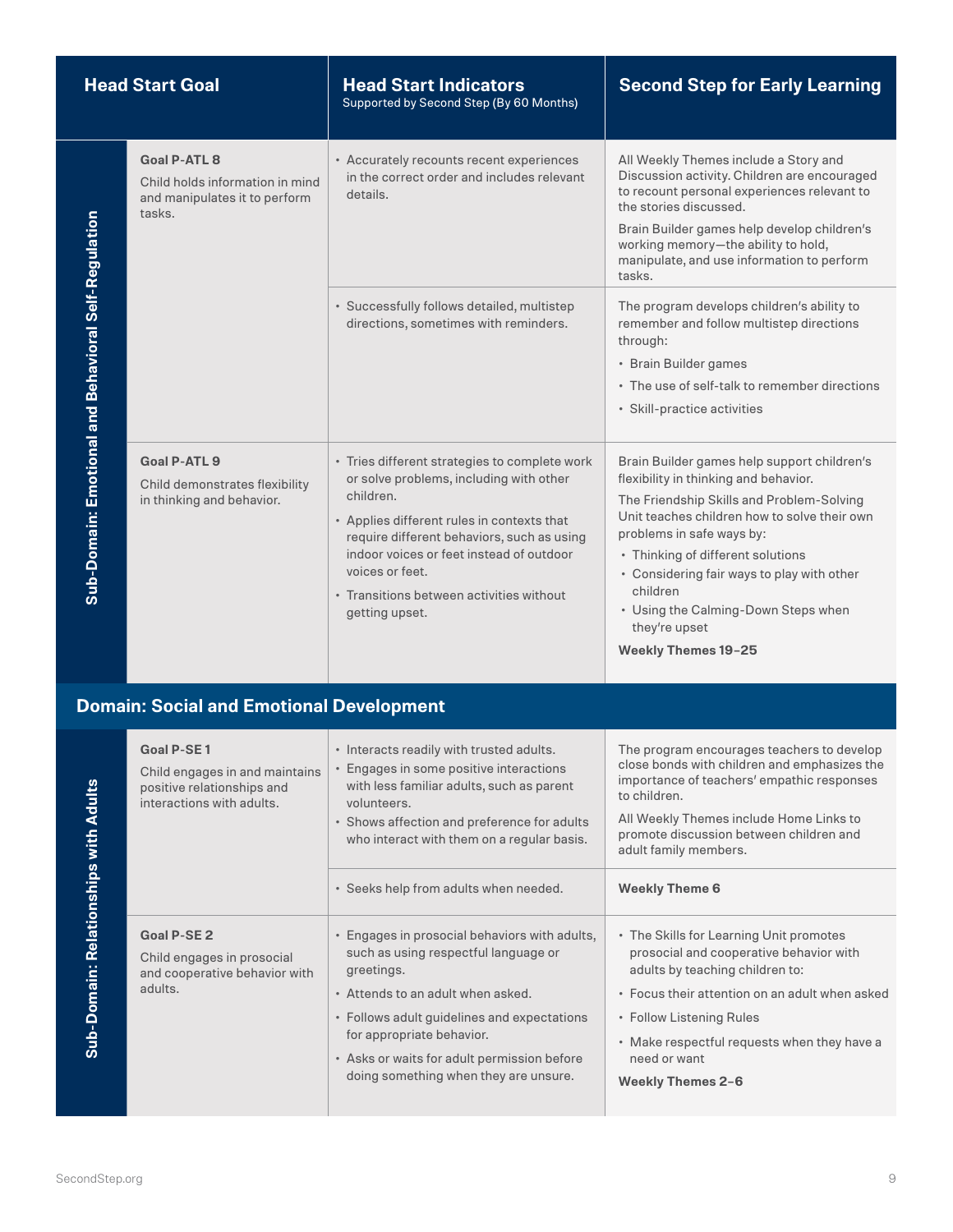| <b>Head Start Goal</b>                        |                                                                                                                        | <b>Head Start Indicators</b><br>Supported by Second Step (By 60 Months)                                                                                                                 | <b>Second Step for Early Learning</b>                                                                                                                                                                                                                                                                                                                                                                          |
|-----------------------------------------------|------------------------------------------------------------------------------------------------------------------------|-----------------------------------------------------------------------------------------------------------------------------------------------------------------------------------------|----------------------------------------------------------------------------------------------------------------------------------------------------------------------------------------------------------------------------------------------------------------------------------------------------------------------------------------------------------------------------------------------------------------|
|                                               | Goal P-SE 3<br>Child engages in and<br>maintains positive<br>interactions and<br>relationships with other<br>children. | • Engages in and maintains positive<br>interactions with other children.                                                                                                                | The Empathy Unit promotes positive<br>interactions with other children by helping<br>children learn to:<br>· Listen to others to show they care<br>· Say or do something kind for someone else<br>· Begin to understand others' perspectives<br><b>Weekly Themes 7-12</b><br>The Friendship Skills and Problem-Solving<br>Unit teaches children how to make and keep<br>friends.<br><b>Weekly Themes 19-25</b> |
| Sub-Domain: Relationships with Other Children |                                                                                                                        | • Uses a variety of skills for entering<br>social situations with other children,<br>such as suggesting something to do<br>together, joining an existing activity, or<br>sharing a toy. | The Friendship Skills and Problem-Solving<br>Unit teaches skills to help children enter social<br>situations, including:<br>• Fair Ways to Play<br>• How to invite others to play<br>• How to join in with play<br>Weekly Themes 19-25, 28                                                                                                                                                                     |
|                                               |                                                                                                                        | • Takes turns in conversations and<br>interactions with other children.                                                                                                                 | All Weekly Themes include large- and small-<br>group activities that provide opportunities for<br>children to have conversations and interact<br>with each other.                                                                                                                                                                                                                                              |
|                                               |                                                                                                                        | • Develops friendships with one or two<br>preferred other children.                                                                                                                     | The Friendship Skills and Problem-Solving<br>Unit teaches children specific friendship skills,<br>such as:<br>• Fair Ways to Play<br>• How to invite others to play<br>• How to join in with play<br><b>Weekly Themes 19-22</b>                                                                                                                                                                                |
|                                               | <b>Goal P-SE4</b><br>Child engages in cooperative<br>play with other children.                                         | · Engages in joint play, such as using<br>coordinated goals, planning, roles, and<br>games with rules, with at least one other<br>child at a time.                                      | Brain Builder games and skill-practice<br>activities provide opportunities for joint play.                                                                                                                                                                                                                                                                                                                     |
|                                               |                                                                                                                        | • Demonstrates willingness to include<br>others' ideas during interactions and play.                                                                                                    | <b>Weekly Themes 19-22</b>                                                                                                                                                                                                                                                                                                                                                                                     |
|                                               |                                                                                                                        | • Engages in reflection and conversation<br>about past play experiences.                                                                                                                | All Weekly Themes prompt children to reflect<br>on concepts learned in the program. Children<br>are encouraged to share their experiences<br>during large- and small-group activities.                                                                                                                                                                                                                         |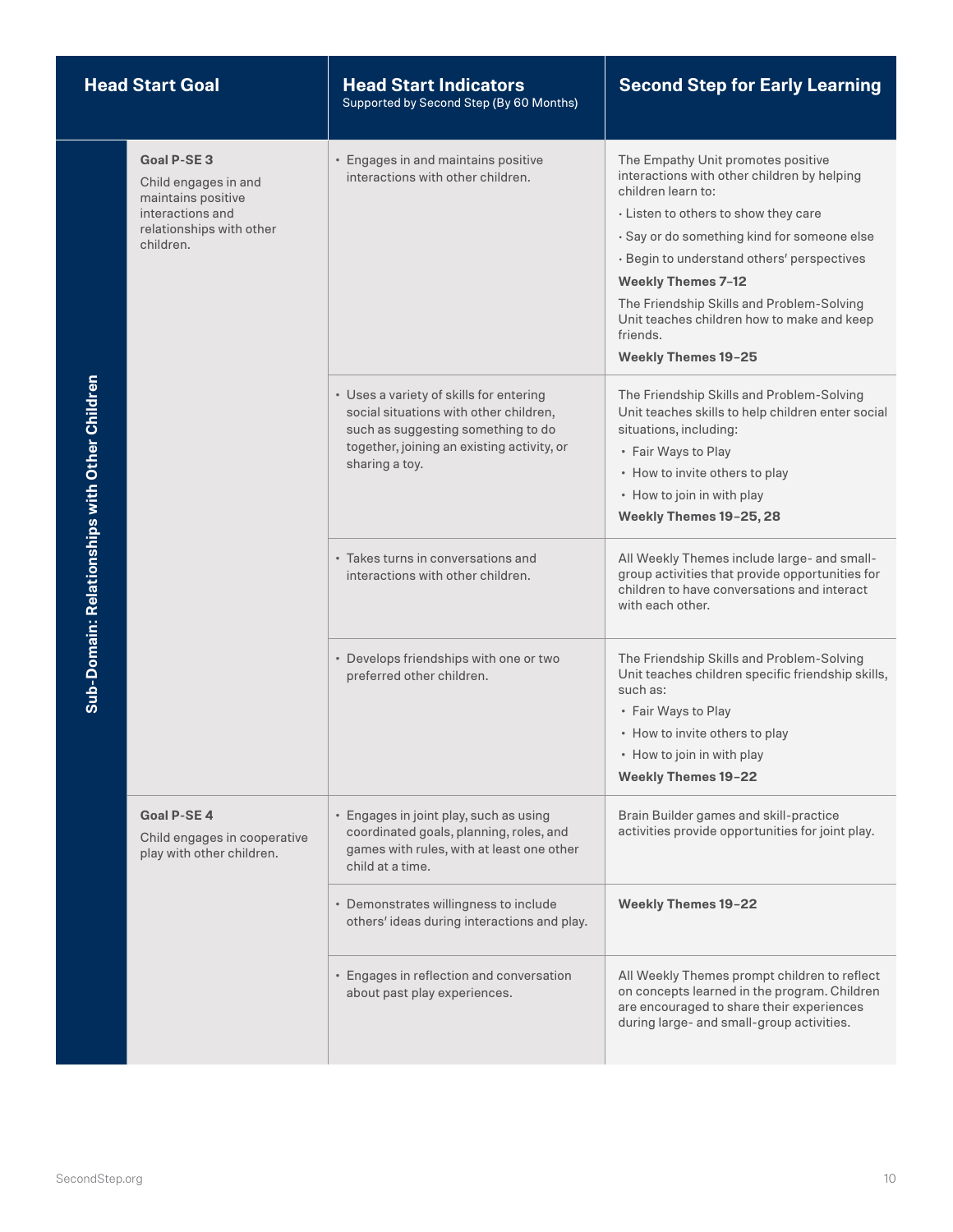| <b>Head Start Goal</b>                        |                                                                                                                            | <b>Head Start Indicators</b><br>Supported by Second Step (By 60 Months)                                                                                                                                                             | <b>Second Step for Early Learning</b>                                                                                                                                                                                                                                                                                                                                                                                                                                                                                                                                                                          |
|-----------------------------------------------|----------------------------------------------------------------------------------------------------------------------------|-------------------------------------------------------------------------------------------------------------------------------------------------------------------------------------------------------------------------------------|----------------------------------------------------------------------------------------------------------------------------------------------------------------------------------------------------------------------------------------------------------------------------------------------------------------------------------------------------------------------------------------------------------------------------------------------------------------------------------------------------------------------------------------------------------------------------------------------------------------|
|                                               | Goal P-SE 5<br>Child uses basic problem-<br>solving skills to resolve<br>conflicts with other children.                    | • Recognizes and describes basic social<br>problems in books or pictures, such as<br>both children wanting the same toy, and<br>during interactions with other children,<br>such as "Why do you think your friend<br>might be sad?" | Feelings Cards help children practice<br>identifying others' feelings.<br>Each Weekly Theme features a story based on<br>a photo. The stories depict common problems<br>young children may encounter during their<br>school day. These are used to explore<br>concepts like:<br>• Fair Ways to Play<br>• Using words to describe social problems<br>The Empathy Unit teaches children to identify<br>and understand others' feelings by:<br>• Looking for physical and situational clues<br>• Understanding that other people can have<br>different feelings about the same thing<br><b>Weekly Themes 7-12</b> |
| Sub-Domain: Relationships with Other Children |                                                                                                                            | • Uses basic strategies for dealing with<br>common conflicts, such as sharing, taking<br>turns, and compromising.                                                                                                                   | The Friendship Skills and Problem-Solving<br>Unit teaches children how to deal with<br>conflicts by:<br>• Using one of the Fair Ways to Play (playing<br>together, trading, and taking turns)<br>• Using problem-solving steps<br><b>Weekly Themes 19-25</b>                                                                                                                                                                                                                                                                                                                                                   |
|                                               |                                                                                                                            | • Expresses feelings, needs, and opinions in<br>conflict situations.                                                                                                                                                                | The Friendship Skills and Problem-Solving<br>Unit teaches children how to:<br>• Describe problems in conflict situations<br>· Speak up assertively<br><b>Weekly Themes 23-25</b>                                                                                                                                                                                                                                                                                                                                                                                                                               |
|                                               |                                                                                                                            | • Seeks adult help when needed to resolve<br>conflicts.                                                                                                                                                                             | <b>Weekly Themes 15, 17</b>                                                                                                                                                                                                                                                                                                                                                                                                                                                                                                                                                                                    |
|                                               | <b>Goal P-SE 6</b><br>Child expresses a broad range<br>of emotions and recognizes<br>these emotions in self and<br>others. | • Recognizes and labels basic emotions in<br>books or photographs.                                                                                                                                                                  | Feelings Cards help children recognize basic<br>emotions.<br>Each Weekly Theme features a story based<br>on a photo. Children practice recognizing and<br>labeling emotions using these photos.                                                                                                                                                                                                                                                                                                                                                                                                                |
|                                               |                                                                                                                            | • Uses words to describe own feelings.                                                                                                                                                                                              | The Emotion Management Unit teaches<br>children to describe how they are feeling by:<br>• Learning feelings words<br>• Recognizing how they feel feelings in their<br>bodies<br>• Describing feelings as comfortable or<br>uncomfortable<br><b>Weekly Themes 13-18</b>                                                                                                                                                                                                                                                                                                                                         |